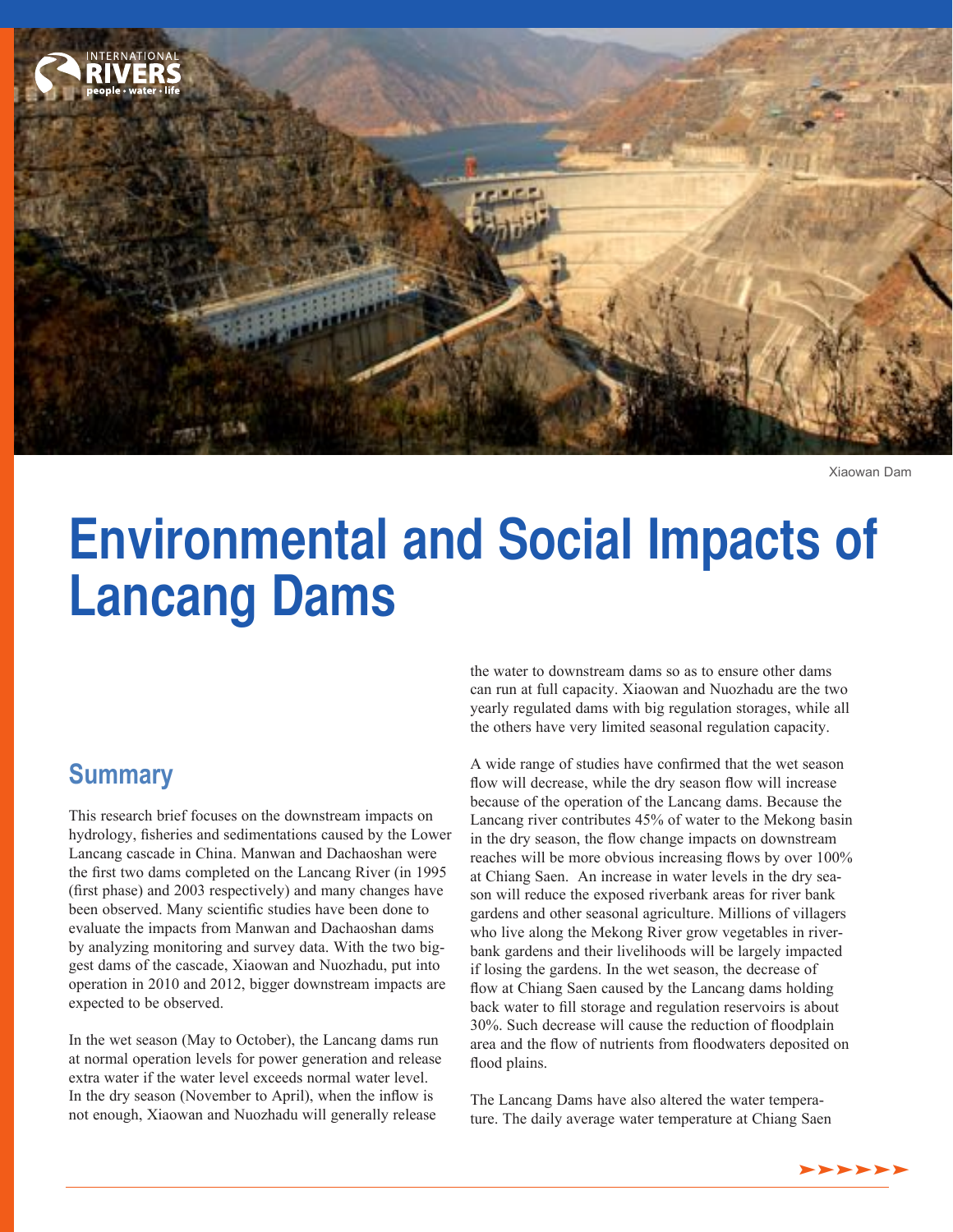

decreased after Dachaoshan Dam started operation. The water temperature fuctuation range within a year at Chiang Saen has also increased. Once the Lancang dams in the middle reaches are constructed and start operation, the temperature impacts brought by the Lancang dams are certain to accumulate and extend at lease hundreds of kilometers downstream. The decrease of water temperature and the enlarged water temperature fuctuation will change the behaviors of the fsh species, impacting their reproduction and migration activities. The composition of algae and microorganism, which form the foundation of the food chain in the aquatic ecosystem, may also change.

The dams not only change the fow and temperature but also block fsh migration channels, which are both important for reproduction. The extent of fish migration from the Lower Mekong into the Upper Mekong is unknown. *Pangasius*, however, have been found to forage and spawn in the Buyuan River, a tributary of Lancang River between Jinghong and Mengsong Dams. Other fsh species such as *Tor sinensis, Wallago attu, Hemibagrus wychioides*  may also migrate between the Lower and Upper Mekong. Without baseline data, it is now very difficult to evaluate the impacts of the existing six dams on long distance migration fish species between the Lower and Upper Mekong.

Much larger local impacts on fshes and fsheries have been caused by the Lancang Dams. Changes in local fsh species both in number and composition have been observed since the Manwan Dam was built. Demersal fshes, which are more adapted to fast fowing conditions and the fsh species which live in the middle and bottom layers of flowing water have been greatly decreased due to loss of habitat, reproduction areas and food availability. The number of large sized fish has also decreased, while middle and small sized fishes have become the dominant species. Due to local aquaculture on or around the Lancang, a mix of native and alien fshes can now be found in reservoir areas. Some alien fsh species have become dominant species resulting in a decrease of local fsh species. With six dams completed, most of the middle and lower reaches of Lancang River has been turned from a running river into a series of reservoirs. In the future, researchers expect to see more signifcant changes in the number and composition of fsh species in the middle and lower Lancang River.

Several scientifc reports have found that half of the sedimentation in Lower Mekong originates from the Lancang basin, which is about 80\*10<sup>6</sup> t/yr. Because of the different measuring methodologies used between Yunnan and downstream Mekong countries, as well as different analysis methodologies, the sedimentation capture rate by the Manwan Dam has been estimated in a range of 53% to 94%.

In the first ten years of Manwan Dam's operation, the annual mean sediment trapped by the Manwan Dam was estimated to be about 35% of total sedimentation transported from Lancang Basin to Lower Mekong. There is no trend of reduction in sediment trapped in the ten years since Manwan began operation.

The reduction of sedimentation downstream not only can result in riverbank erosion, but also reduces the nutrients carried in the flow and deposited in fertile flood plain areas, which is the base of the ecosystem. It may also trigger acceleration of seawater intrusion in the delta area. These impacts aren't easily observed in a short term, but accumulate over the long-term. As some researchers reported, the sedimentation impacts from Manwan Dam extends as far as Vientiane on the Mekong River in Laos. Manwan is just one of the four relatively smaller dams in the Lower Lancang and there are another two huge dams which are three times bigger than Manwan in terms of capacity and dam height. With the operation of all the six dams, the reduction of sedimentation fowing downstream will only increase and its impacts more obvious and extending further downstream.

All of these changes in hydrology, fsheries and sedimentation caused by the Lancang dams are not only changing the river, they also have extensive and more signifcant impacts on millions of people who rely directly on the river for their food and livelihoods. Fish are the main source of protein for many people throughout the region. The hydrological and sedimentation schemes are fundamental for the habitat where fsh live and reproduce. Altering the hydrological and sedimentation schemes and blocking fsh migration will potentially cause the reduction of fsheries and change of fsh composition in the Mekong River, and lead to food security and livelihood risks. Furthermore, the reduction of sedimentation deposit and the seawater intrusion will affect the highly productive agricultural and rice felds in the region, which depend on the nutrients that the Mekong River transports in its sediment, and therefore create even bigger challenges in food and livelihoods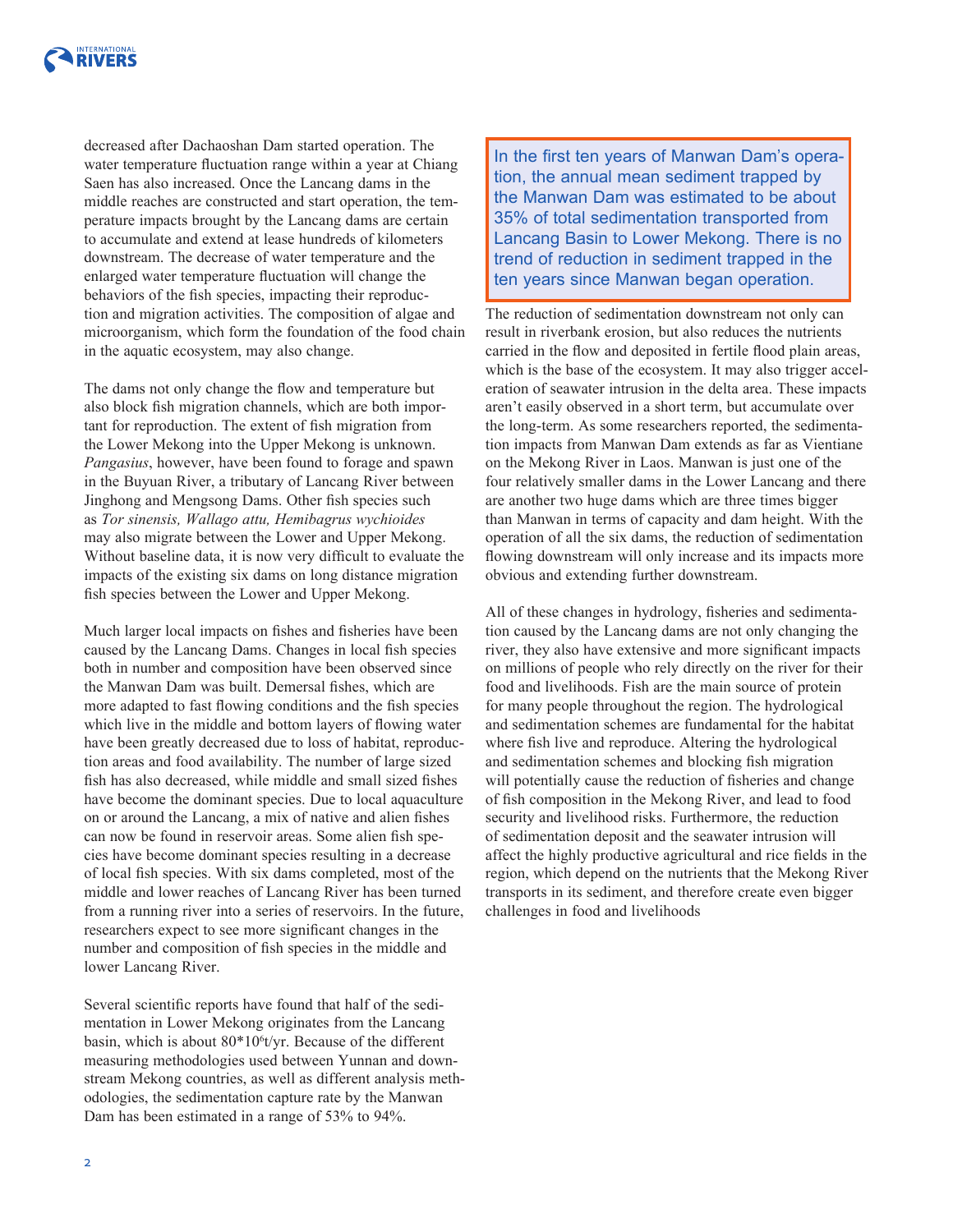

## **1. Background**

China has planned 28 hydropower dams on the Lancang River, which crosses through Qinghai, Tibet and Yunnan before fowing into Myanmar, Laos, Thailand, Cambodia and Vietnam. Six hydropower dams have been completed on the Lower Lancang River in Yunnan, including Gongguoqiao, Xiaowan, Manwan, Dachaoshan, Nuozhadu and Jinghong. The lowest dam on the Lower Lancang dam cascade, Mengsong has been cancelled, but the second lowest dam Ganlanba is still planned. Additionally, there

are another 7 dams, either under site preparation or under construction, on the Middle Lancang and another 14 dams planned on the Upper Lancang, one of which has already been completed. Detail information of dams and hydrological stations on the Lower Lancang can be found in the Table 1 and the locations of dams are as shown in Figure 1. Table 2 lists the hydrological stations along the Lancang River. China agreed to release the hydrological data from Jinghong station and Manwan Station (which is on the Buyuan River, a tributary of Lancang) to the Mekong River Commisision during flood season.

| rable 1. Danis in the Lancary rivuluelectic Cascade Within Tunnan |                                   |                          |                                            |                                       |                                  |                                                        |  |
|-------------------------------------------------------------------|-----------------------------------|--------------------------|--------------------------------------------|---------------------------------------|----------------------------------|--------------------------------------------------------|--|
| Dam Name                                                          | <b>Installed Capacity</b><br>(MW) | <b>Dam Height</b><br>(m) | <b>Total</b><br>Storage (km <sup>3</sup> ) | <b>Regulation</b><br>storage $(km^3)$ | <b>Regulation</b><br><b>Type</b> | <b>Status</b>                                          |  |
| Gongguoqiao                                                       | 900                               | 130                      | 0.32                                       | 0.05                                  | Seasonal                         | Completed (2012)                                       |  |
| Xiaowan                                                           | 4200                              | 292                      | 15                                         | 10                                    | Yearly                           | Completed (2010)                                       |  |
| Manwan                                                            | 1550                              | 126                      | 0.92                                       | 0.26                                  | Seasonal                         | Completed<br>((phase 1 in 1995 and<br>phase 2 in 2007) |  |
| Dachaoshan                                                        | 1350                              | 118                      | 0.94                                       | 0.36                                  | Seasonal                         | Completed (2003)                                       |  |
| Nuozhadu                                                          | 5850                              | 261.5                    | 22.7                                       | 11.3                                  | Yearly                           | Completed (2012)                                       |  |
| Jinghong                                                          | 1750                              | 118                      | 1.14                                       | 0.23                                  | Seasonal                         | Completed (2009)                                       |  |
| Ganlanba                                                          | 155                               | 60.5                     |                                            |                                       | Run-of-river                     | Planned                                                |  |

### Table 1: Dams in the Lancang Hydroelectric Cascade within Yunnan



#### Table 2. Stations along the Lancang River<sup>1</sup>

| <b>Station</b> | Catchment<br>area<br>(km <sup>2</sup> ) | <b>Extreme dis-</b><br>charge $(m^3/s)$ |     | Mean annual<br>discharge<br>(m <sup>3</sup> /s) | Mean annual<br>flow $(Mm3)$ |
|----------------|-----------------------------------------|-----------------------------------------|-----|-------------------------------------------------|-----------------------------|
|                |                                         | max                                     | min |                                                 |                             |
| Changdu        | 53800                                   | 3890                                    | 60  | 487                                             | 15400                       |
| Liutongliang   | 76690                                   | 4600                                    | 161 | 802                                             | 25300                       |
| Jiuzhou        | 87205                                   | 6360                                    | 206 | 935                                             | 29500                       |
| Gajiu          | 107681                                  | 8840                                    | 275 | 1220                                            | 38420                       |
| Jinghong       | 140933                                  | 12800                                   | 395 | 1870                                            | 58900                       |
| Border         | 167487                                  |                                         |     |                                                 | 73630                       |

<sup>1.</sup> Plinston, D. and H. Daming. 2000. Water Resources and Hydropower in the Lancang River Basin, Landcare Research New Zealand Ltd. ADB TA 3139: PRC, Policies and Strategies for Sustainable Development of the Lancang River Basin, Chapter 4: Water Resources and Hydropower.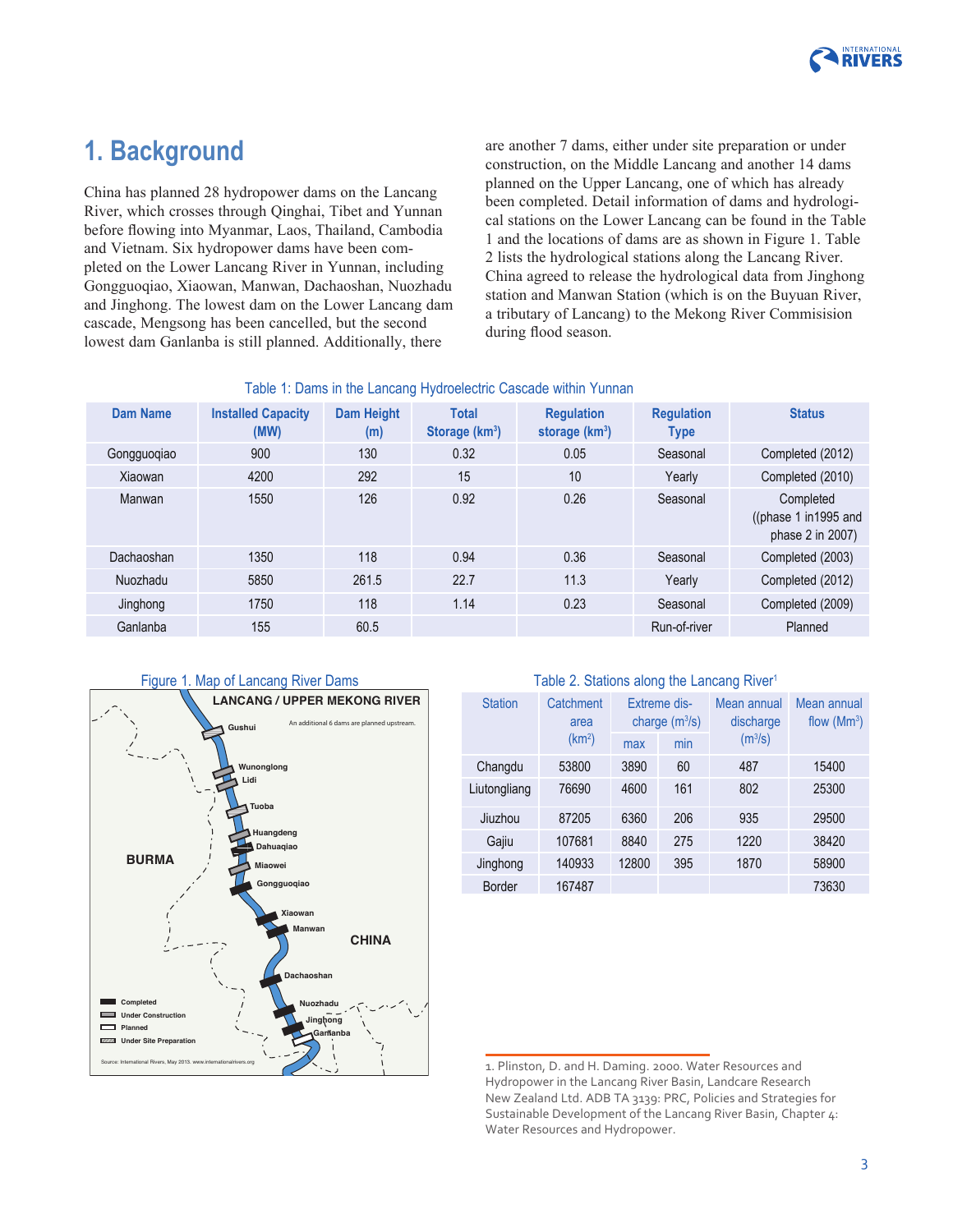# **2. Hydrology**

#### **2.1 Flow and water level**

Although the Lancang River flow only contributes  $16\%$ of the overall average of the Mekong River Basin's fow (Figure  $2)^2$ , the Lancang still provides a significant amount of the water fow to Laos. Almost 80% of the Mekong River's water at Vientiane comes from China in the dry season, and at the height of the dry season in April the contribution of Lancang is still 40% of the fow at Kratie in Cambodia (Figure 3).<sup>3</sup>

#### Figure 2 Overall average contribution to the runoff of the riparian countries in Lancang-Mekong basin (%)4



Figure 3 Mekong mainstream percentage contribuition of the Yunnan Component to mean monthly flow at selected sites<sup>5</sup>



It has been widely recognized that the construction and operation of Lancang dams has increased dry season fows and reduced wet season flows. Chinese researchers<sup>6</sup> estimate that fows at China border due to Manwan, Daochaoshan, Jinghong and Xiaowan dams, will increase the most and by as much as 100% of the average monthly fow in March (Figure 4).





Rasanen (2012)<sup>8</sup> found that on average the Lower Lancang cascade (excluding Ganlanba) increased the December–May discharge by 34 – 155 % and decreased the July–September discharge by 29 – 36 % at Chiang Saen station in Thailand (Figure 5). The Lancang cascade has reduced the range of hydrological fow variability by 29 - 73% in the wet season (May – September) but increased signifcantly the hydrological variability by 88% to over 300% during the dry season (January to April).

The average monthly flow changes are greater in the dry season months and largest in March and April. The study also found that the impacts extend as far as Kratie in Cambodia, especially in the dry season. The biggest change in average monthly flows in Kratie was by 49% in March, which corresponds approximately to a 1.1m increase in the average monthly water level.

Some other studies which used different modeling methodologies but the results all show similar trend of increased

<sup>2.</sup> Chen L., He D. 2000. The Ecological Impacts of Hydropower Cascade Development in Lancang-Mekong River, Journal of Geographical Science Vol 55, No.5: 577-586.

<sup>3.</sup> Mekong River Commission. 2005. Overview of the Hydrology of the Mekong Basin. ISSN: 1728 3248.

<sup>4.</sup> See No. 2

<sup>5.</sup> See No. 3

<sup>6.</sup> See No. 2

<sup>7.</sup> See No. 2

<sup>8.</sup> Rasanen T., et al. 2012. Downstream Hydrological Impacts of Hydropower Development in the Upper Mekong Basin. Water Resources Management 26: 3495-3515.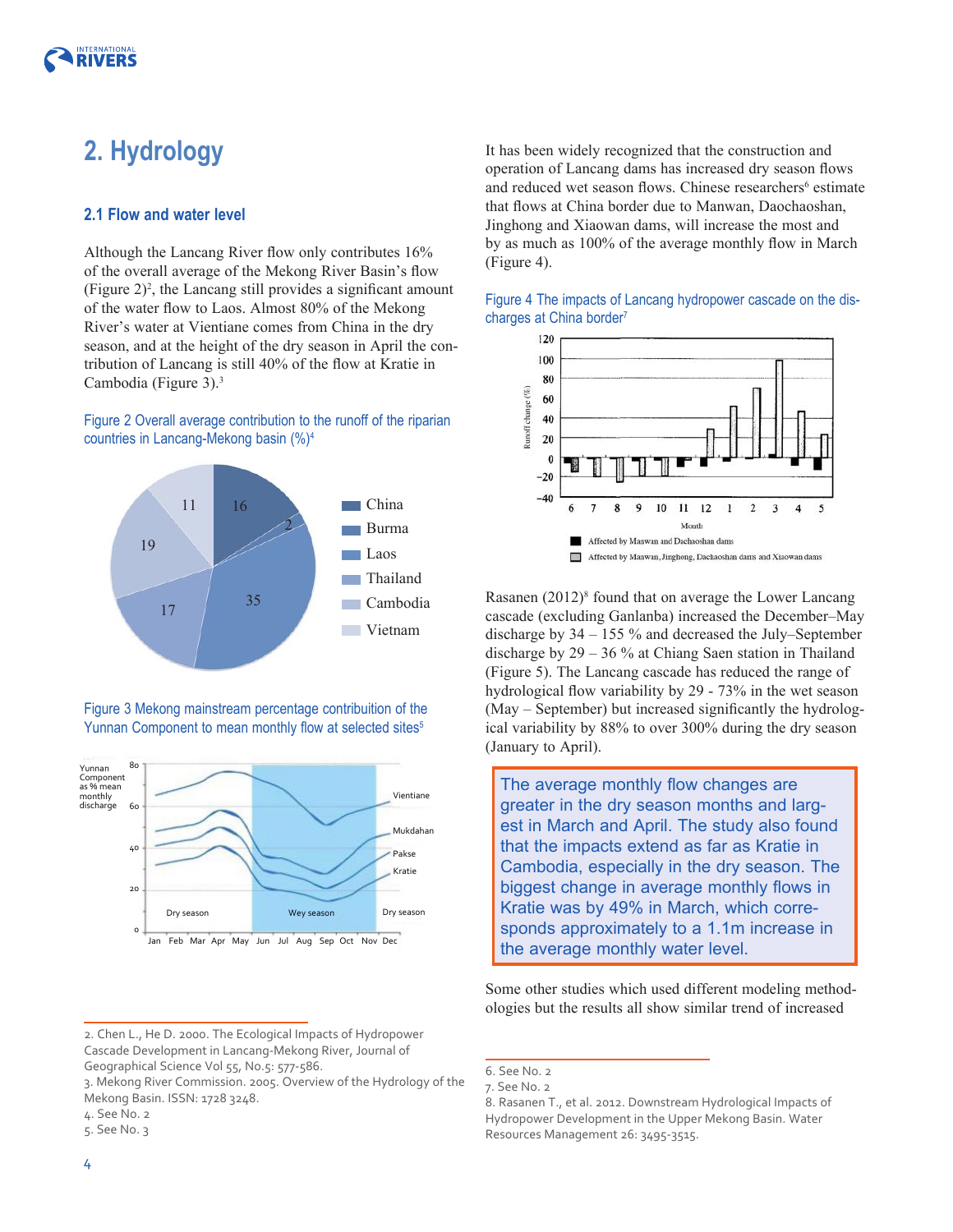





flows during the dry season.<sup>10, 11</sup> Adamson's analysis showed that at Kratie station in Cambodia, the dry season fow could increase by up to 20% on average and by up to 50% during March and April.<sup>12</sup> Chapman and Daming (1996) reported that during the mean dry season the fow at the tri-border area (China, Laos and Myanmar) can increase by 40% with Xiaowan and as much as 170% with Nuozhadu operating and regulating the fow of water and hydropower generated by the lower cascade.<sup>13</sup>

We found a close relationship between the average monthly water change at Chiang Khong hydrological station and the flling of Nuozhadu Dam (Figure 6). Nuozhadu Dam's flling was completed in three stages: the frst and second stages started in November 2011 and were fnished in July 2012, and the third stage started in June 2013 and was fnished in October 2013. Figure 6 shows sudden changes in these time periods caused by the flling. In the future, because the Nuozhadu and Xiaowan dams will release water to regulate the rest of dams in the cascade to ensure their power generation capacities, the Nuozhadu and Xiaowan dams will face the biggest challenges in terms of water quantity by the end of the dry season and have to refll the reservoirs in the

beginning of wet season at a desirable speed. Therefore, we would expect similar sudden changes to happen repeatedly every year. The total regulation capacity of the cascade is about equal to the Nuozhadu Dam's reservoir storage capacity. Delayed wet season and longer dry season should be expected, especially in the dry years.

Since Manwan and Dachaoshan started operation, the changes of flow and water levels can be found by analyzing monitoring data. Zhong (2007) examined the 1962-2003 monitoring data at Chiang Saen station and found that after the Manwan Dam was built, the yearly average minimum flow decreased from 752m<sup>3</sup>/s to 569m<sup>3</sup>/s, which represents a reduction of around 25%. <sup>14</sup> Xue (2011) found that the runoff at Pakse in Lao PDR became more dependent on regional precipitation once Lancang dam building had begun. As the number of dams on the Lancang River increases, river runoff will rely more on regional precipitation because the dams and reservoirs will minimize the variation of upstream inflow.<sup>15</sup>

Based on the 1996-2002 water level data from Jiuzhou, Gaojiu and Yunjinghong stations, little impact has been found on the annual high water level by Manwan and Dachaoshan Dams. However, the water level data from Jiajiu and Yongjinhong hydrological stations show that the lowest water levels in 1993-2002 (recorded each year)

<sup>9.</sup> See No. 8

<sup>10.</sup> Adamson P. 2001. The Potential Impacts of Hydropower Developments in Yunnan on the hydrology of the lower Mekong. International Water Power and Dam Construction 53:16-21. 11. Hoanh C. et al. 2010. Impacts of Climate Change and Development on the Mekong Flow Region, First Assessment – 2009. MRC Technical Paper No. 29 Mekong River Commission, Vientiane, Lao PRD. 12. See No. 10

<sup>13.</sup> Chapman E. and He D. 1996. Downstream Implications of China's Dams on the Lancang Jiang (Upper Mekong) and their Potential Signifcance for Greater Regional Cooperation Basin- Wide, Monash Asia Institute, Australia.

<sup>14.</sup> Zhong H. et al. 2007. Cumulative Efects of Lancang River Basin Cascade Hydropower Development on Ecology and Environment. Journal of Hydraulic Engineering Supplemental Issue: 577-581. 15. Xue Z., Liu J., and Ge Q. 2011. Changes in Hydrology and Sediment Delivery of the Mekong River in the last 5 Years: Connection to Damming, Monsoon, and ENSO, Earth Surface Processes and Landforms, 36: 296-308.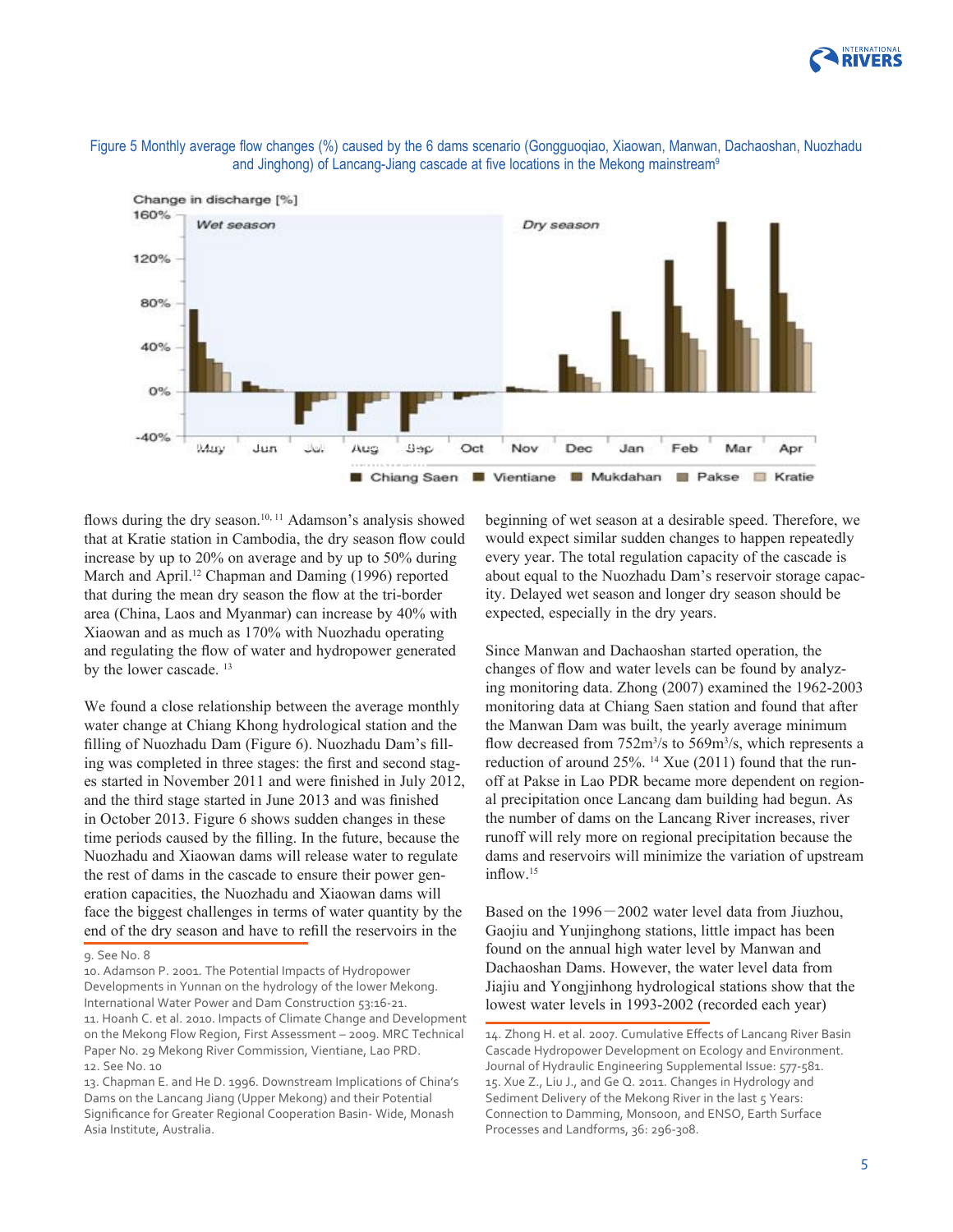





Figure 7 Change of annual minimum water levels at 3 stations on the Lancang mainstream<sup>16</sup>



were much lower than that in pre-dam years. The biggest decreases in annual lowest water levels were found at Jiajiu (figure  $7$ ).<sup>17</sup>

Another hydrological consequence from the Lancang dams is an increase in evaporative water loss. A study estimated that after the eight cascade dams (including the cancelled Mengsong) on the middle and lower Lancang are built, the total surface water area will be seven times bigger than the pre-dam natural water area, which would increase the evaporation by 0.22 billion cubic meters per year. 18 However, the increased evaporation makes up less than 1% of the total runoff recorded at Yunjinghong station, therefore the downstream impact caused by evaporative water loss is minimal.

#### **2.2 Water Temperature and Water Quality**

Due to the transformation of the river to a series of reservoir, reservoir surface water temperature during every month in post-dam period is much higher than in pre-dam period. The average temperature in Manwan in post-dam period was 4.8 degrees higher than that in pre-dam period. (Figure  $8$ )<sup>19</sup>

After Manwan started operation, the water temperature at Jiuzhou and Yunjinghong stations showed an obvious positive corresponding relationship, which means the Manwan Dam has caused changes of water temperature as far as at Yunjinghong station, 401km downstream.<sup>20</sup> With the bigger

<sup>16.</sup> He D., et al 2009. 纵向岭谷区跨境生态安全与综合调控体系. 17. See No. 16

<sup>18.</sup> See No. 14

<sup>19</sup> Li X., et al. 2010. Impacts of Manwan Dam Construction on Aquatic Habitat and Community in Middle Reach of Lancang River. Procedia Environmental Sciences, 2: 706-712. 20. See No. 16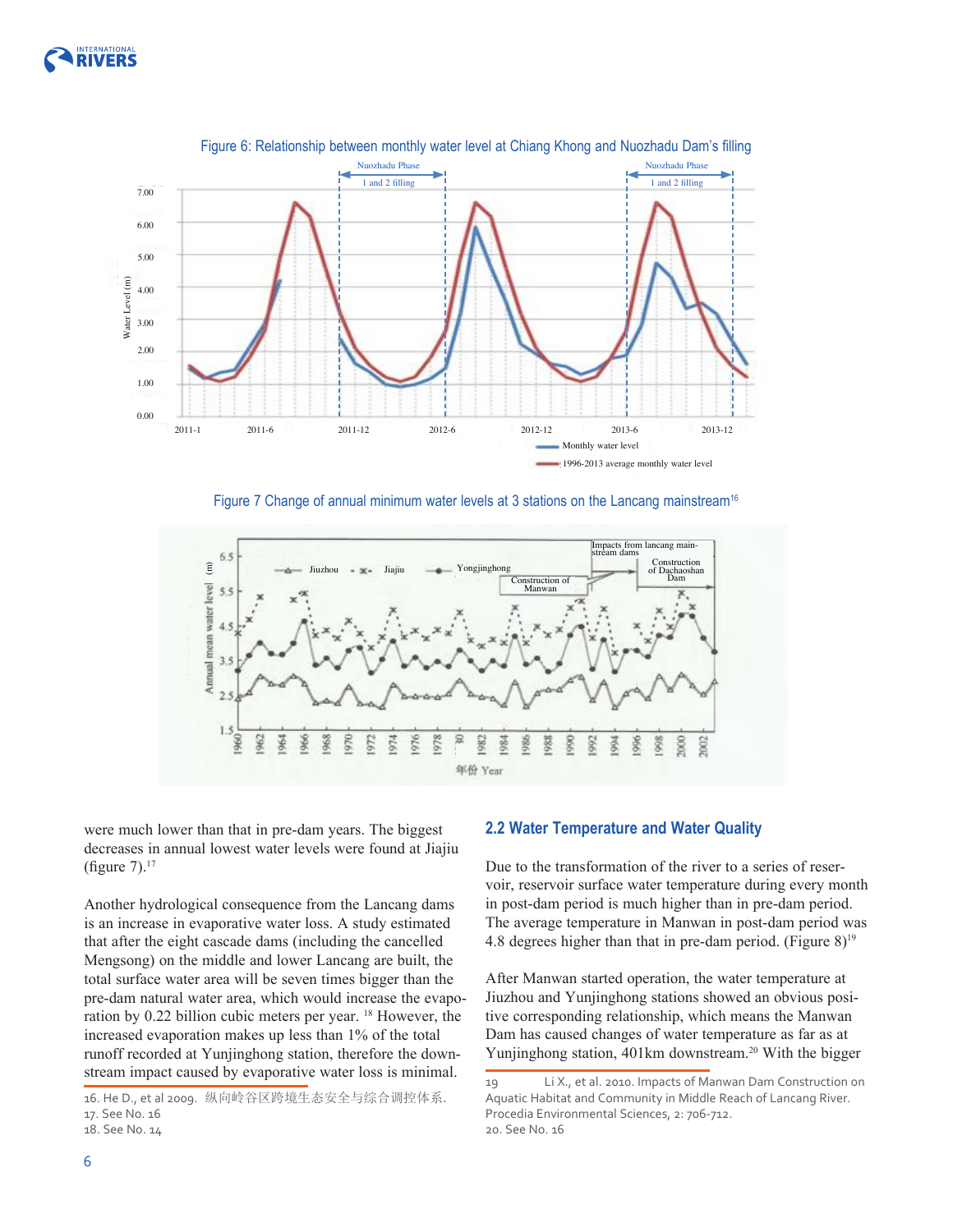

dams Xiaowan and Nuozhadu, the cumulative water temperature change will become more prominent.

Figure 8 The monthly temperature of surface water temperature at upstream and downstream before and after the construction of Manwan Dam<sup>21</sup>



The water in a deep reservoir stratifes with a large volume of cold, oxygen poor water. The water released by large dams is usually from the colder layer of the water in the reservoir, resulting in lower water temperatures compared with the temperatures recorded prior to dam construction. The temperature change is far reaching with the change caused by Manwan being felt 401 km from Yunjinghong station.<sup>22</sup> The daily average water temperature data collected at Chiang Saen also shows an obvious decrease after Dachaoshan Dam started operation. The water temperature fuctuation within a year at Chiang Saen has also increased, especially in the dry season January – April (Figure 9).  $23$ 





Figure 10 (a) Surface water temperature of Manwan transect in pre- and post-dam period; (b) Annual average content of NH3-N and TP in Manwan area. 25



<sup>22.</sup> See No. 16

<sup>23.</sup> See No. 16

<sup>21</sup> Xui B S, Zhai H J. 2008. Quality evaluation of habitats disturbed by the Manwan Hydropower Dam [J]. Acta Scientiae Circumstantiae, 28(2): 227-234.

<sup>24.</sup> Baran E., 2006. Fish Migration Triggers in the Lower Mekong Basin and Other Tropical Freshwater Systems. MRC Technical Paper No. 14, Mekong River Commission, Vientiane. . 25. See No. 14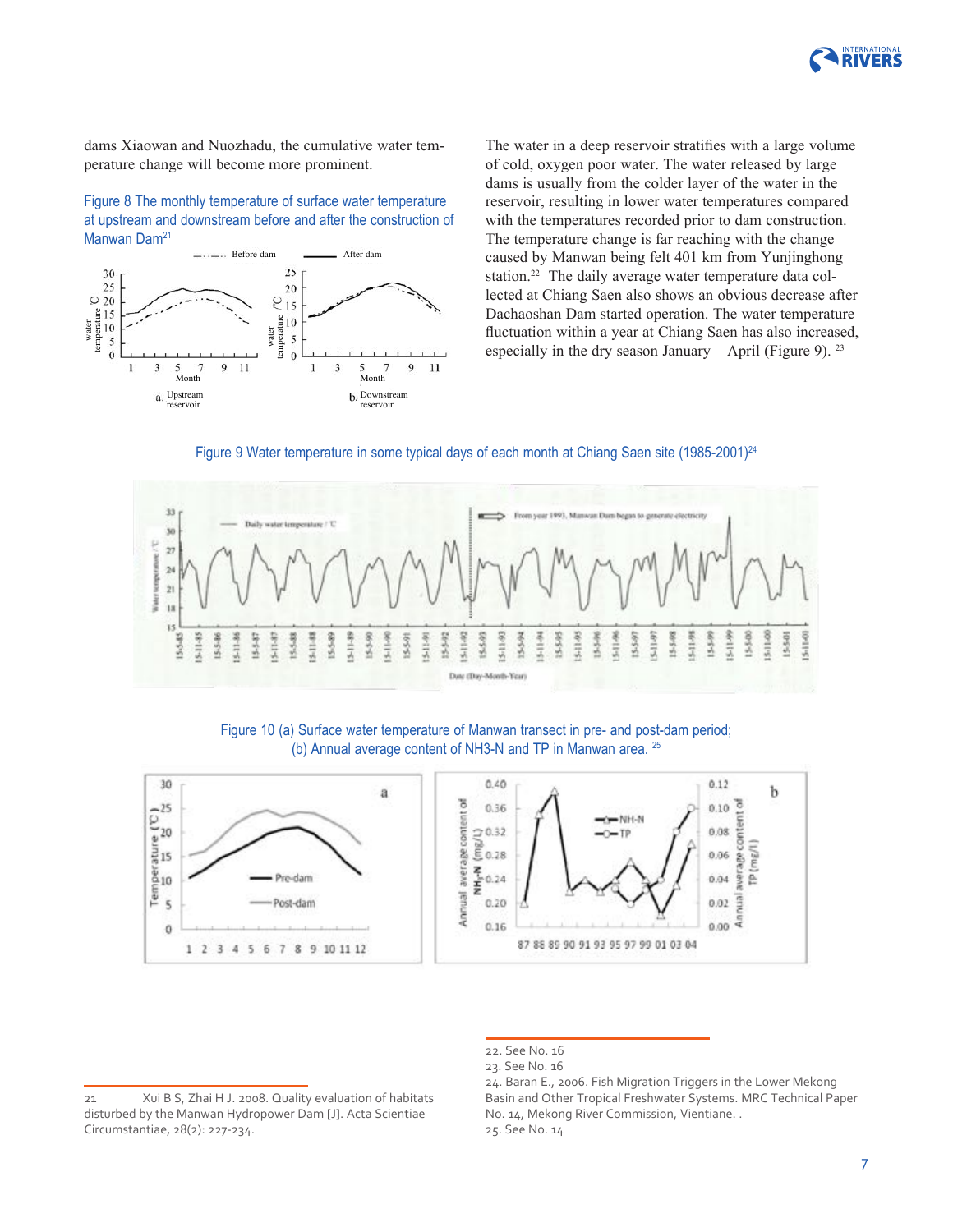

The ammonia nitrogen content in the pre-dam period was lower than in the post-construction period and increased sharply eight years after Manwan Dam was completed, due to the cumulative impacts of inundated plant decomposition, release from soil and sewage discharge, and decreased self-fushing and purifcation capacity in the reservoir. The total phosphorous content showed a similar trend (Figure 10).26 Mining operations have developed in parallel with hydropower development on the Lancang, which has negatively impacted the water quality of the Lancang resulting in serious heavy metal pollution. These pollutants can travel downstream with the water flow, but there was no evidence that the water quality had deteriorated downstream.

## **3. Fishery**

The Lancang dams have led to negative impacts on Lancang-Mekong fsh species, such as blocking migration routes, fragmenting habitats, and changes in all aspects of the aquatic ecosystem including: the fow, depth dissolved oxygen levels, light, temperature and available food sources. Flow and temperature are both important triggers for fsh migration. In the wet season river levels naturally increase, which triggers upstream migration.<sup>27</sup> The closure of dams will change the wet season flow by smoothing out the flow fuctuation and diminishing sharp spikes. The water temperature of dam discharge is lower than that of the pre-dam flows. Fish with a longer reproductive cycle, low adaptability and low breeding ability will be greatly impacted by the environmental changes and may even become locally extinct if they cannot adapt. <sup>28</sup>

#### **3.1 Impacts on Migratory Fish Species**

There are sixty-one known fsh species that are found in Upper Mekong as well as the reaches of Lower Mekong Basin, however extent of fsh migration from the Lower Mekong to the Upper Mekong is unknown. *Pangasius*, however, have been found to forage and spawn in the Buyuan River <sup>29</sup> and other fish species may also migrate between the Lower and Upper Mekong, e.g. *Tor sinensis, Wallago attu, Hemibagrus wychioides* 30. One study found that four migratory fshes migrate over a long distance to spawn from the Mekong River to the Buyuan River in Xishuang Banna,

30. Kang B., et al. (2006) Impacts and conservation on migratory fshes in the Lower Mekong under the developof cascade dams.

China. However, traces of these four species have not been found above the Jinghong reach on the mainstream of the Lancang.31 Of the eight cascade dams, Mengsong Dam attracted the most concern regarding the impact on fsheries, as it was likely to block the passage of migratory fsh from the Lower Mekong to the Buyuan River (Figure 11). 32 The current status of Mengsong is that it has been officially cancelled.

#### **3.2 Impacts on Local Fish Species**

Recent fish surveys<sup>33, 34, 35, 36, 37</sup> have observed a reduction in numbers of some fish species and great changes of fish species composition.

Liu et al.,  $(2011)$ <sup>38</sup> conducted fish surveys in 2009 and 2010 and found that the number of fsh species reduced from 139 to 80, compared to historic data collected along the Lancang River in Yunnan. The biggest changes occurred in the middle and lower Lancang River. Fish species from Siluridae, Sisoridae, Perciformes, Barbinae, Labeoninae, and Schizothoracinae have greatly decreased. Dam construction has caused the loss of habitats for demersal fshes which are more adapted to fast fowing conditions, such as Labeoninae and Cobitidae, and the fsh species THAT live in the middle and bottom layers of fowing water, such as Siluridae, Sisoridae and Barbinae, because the dams cause the loss of living habitat, reproduction areas and food. Zheng et al.,  $(2013)$ <sup>39</sup> was only able to capture 71 of 165 fish species historically recorded as middle and lower Lancang River types of fshes since 2008. The number of big fshes such as Tor Gray, Bagarius, and Bangana in the mainstream has largely decreased, while small and medium sized fshes have become dominant species.

<sup>26.</sup> See No. 14

<sup>27.</sup> See No. 24

<sup>28.</sup> Kang B., et al. 2009. Are the Fish of the Upper and Lower Mekong Interconnected? Chinese Journal of Oceanology and Limnology 27(2): 400-407

<sup>29.</sup> Yang, J., X. Chen and Y. Chen, 2007. On the population statusand migration of pangasiid catfshes in Lancangjiang River Basin, China. Zoological Research 1: 63-67.

<sup>31.</sup> Zhou Shichun. Lancang River Hydropower Development, Environmental Protection, and Economic Contribution. Chiang Rai, Thailand. Oct. 16, 2009.

<sup>32.</sup> See No. 28

<sup>33.</sup> Liu M, et al. 2011. Fish Species Composition and Distribution in Lancang River in Yunnan. Journal of Fishery Sciences of China, 18(1): 156-170.

<sup>34.</sup> Zheng L P, et al. 2013. Status and Conservation of Fishes in the Middle and Lower Lancangjiang River. Zoological Research 34(6): 680-686.

<sup>35.</sup> He S P, et al. 1999. The Preliminary Investigation of Fish Biodiversity in Middle and Upper Reach of Lancangjiang River. Yunnan Geographic Environment Research 11(1): 26-29.

<sup>36.</sup> Li X Y, et al. 2010 Impacts of Manwan Dam Construction on Aquatic Habitat and Community in Middle Rearch of Lancang River. Procedia Environmental Sciences 2: 706-712.

<sup>37.</sup> Kang B, et al. 2009. Fish and Fisheries in the Upper Mekong: Current Assessment of the Fish Community, Threats and Conservation. 19: 465-480.

<sup>38.</sup> See No. 33

<sup>39.</sup> See No. 34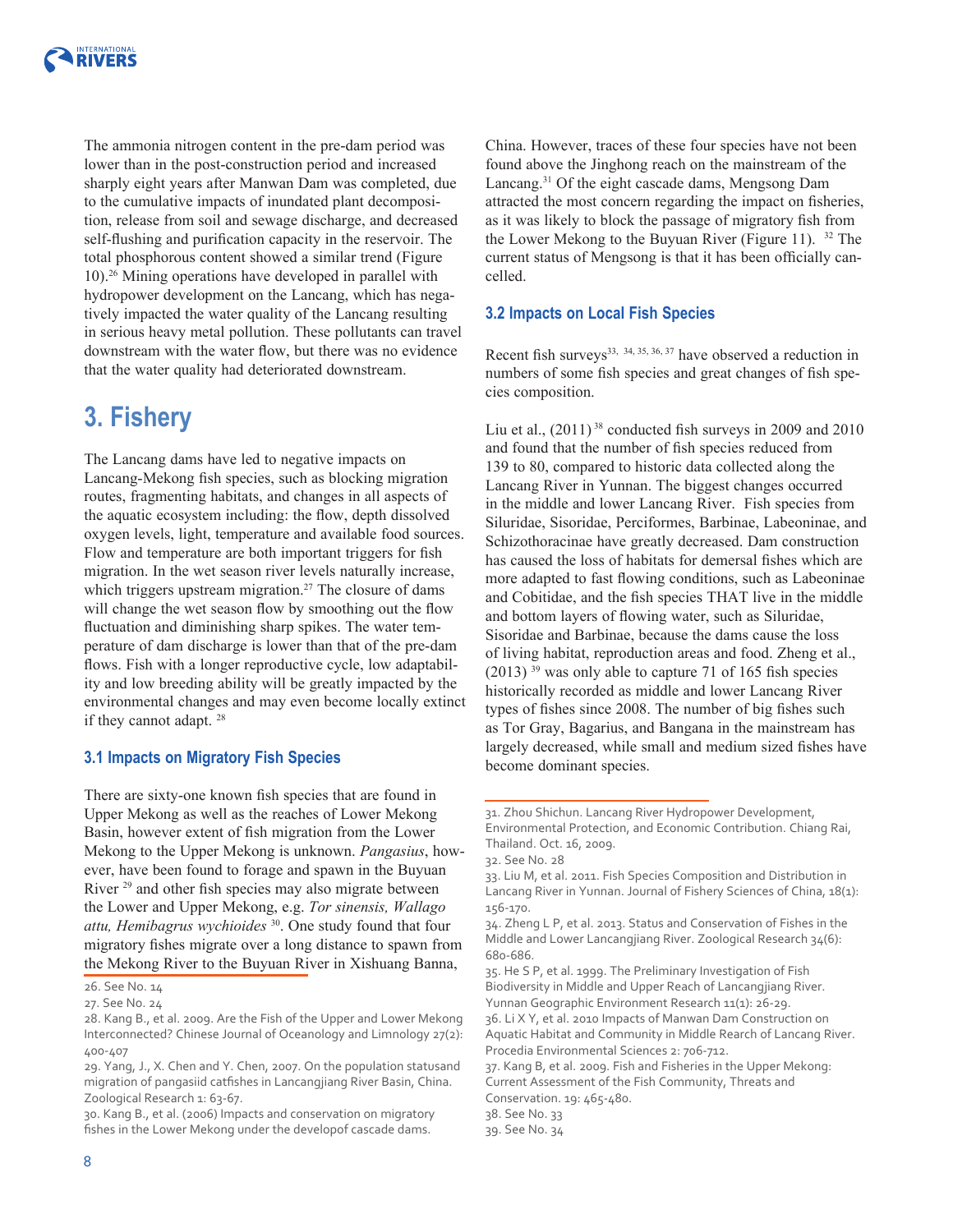



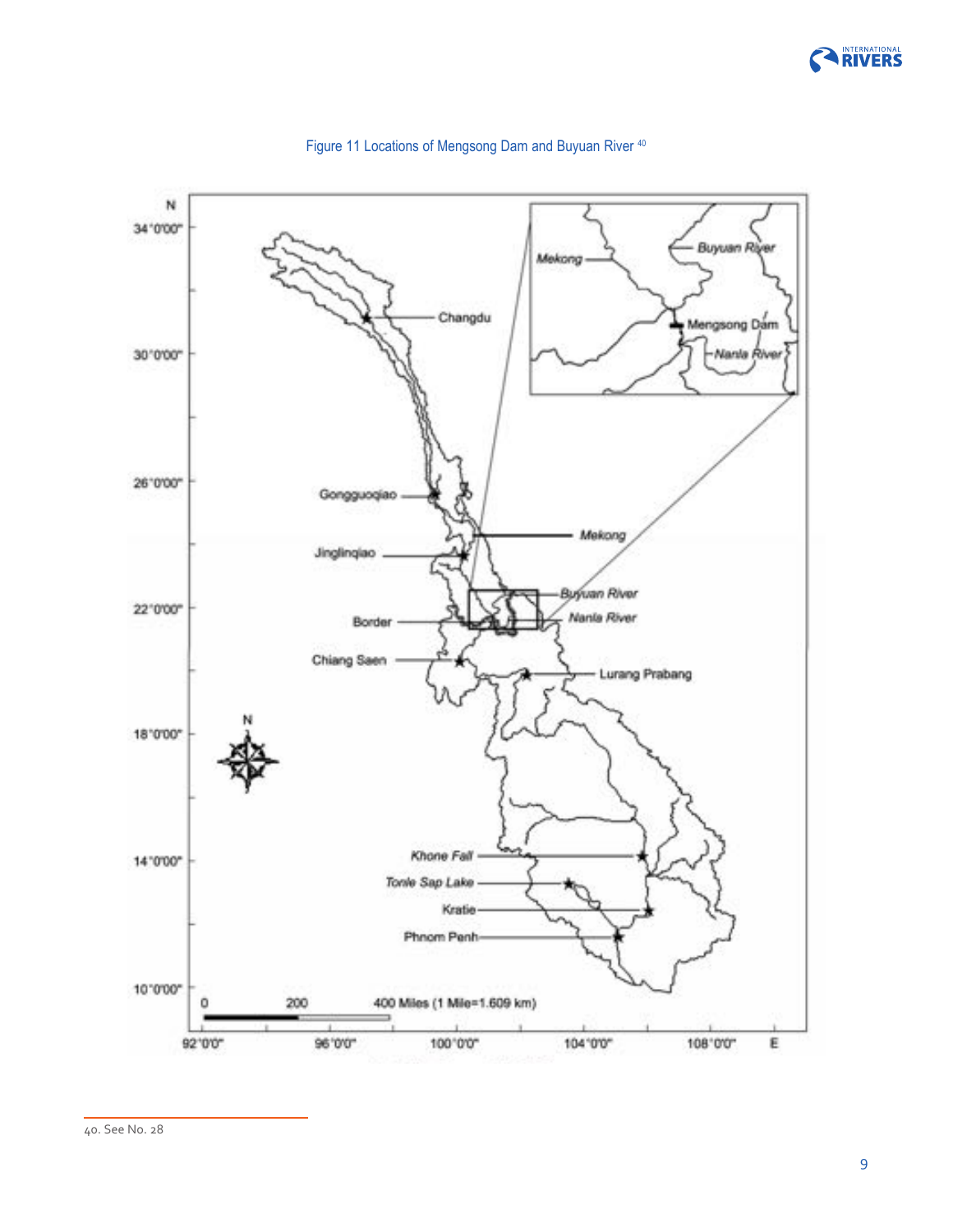

The dams not only change the number of fsh species, but also change their composition. Due to the development of aquaculture in the Manwan Dam, 15 new native species and 12 kinds of alien fshes were found after the dam was built. The introduction of alien species (e.g. *Neosalanx taihuensis, Carassius auratus auratus*) changed the former community structure and led to the disappearance of some local fish species. 41 The introduced fsh species, such as *Oreochromis Mossambica,* which is commonly grown for commercial aquaculture, has become the dominant species<sup>42</sup>.

Another reason for fsh composition change in the Lancang River is the change of algae composition in the reservoir areas. The change in fow regime, combined with the change of surface water temperature and water quality after the construction of Manwan resulted in higher species numbers of algae and zooplankton in the Manwan area, which had increased by 192 and 101, respectively, as reported by Li et al.,  $(2010)$ .  $43$ 

## **4. Sedimentation**

Several reports concluded that half of the sedimentation in Lower Mekong came from the Lancang basin. Several reports44, 45, 46, 47, 48 estimated the annual total sedimentation in Mekong basin to be 1.5-1.7 trillion tons, about 50% of which comes from the Lancang basin.

Plinston and He  $(2000)^{49}$  estimated the annual sedimentation trapped by Manwan Dam to be 28.5-28.9×10<sup>6</sup>t, not including sedimentation caused by landslides or erosion. The study concluded that 21.5% to 22.8% of the total storage capacity of the Manwan reservoir has been flled with sediment. It was reported that in the frst three years of the dam operation, the bottom elevation of the reservoir increased by 30

47. See No. 44

10

meters due to sedimentation deposit. 50 The monitoring data from Jiuzhou and Jiajiu stations shows that the Manwan Dam trapped about 60% of suspended sediment in the water flow (Table 3 and Figure 12)  $51$ . The sedimentation capture rates of Gongguoqiao, Dachaoshan and Jinghong are about 30-40%, 60% and 60%, respectively. 52

Table 3 Estimation of Sediment trapped by the Manwan Dam (106

| $+1)53$ |                                               |                                              |                                              |                                                        |  |  |
|---------|-----------------------------------------------|----------------------------------------------|----------------------------------------------|--------------------------------------------------------|--|--|
| Year    | <b>Measured</b><br>sediment load<br>(Jiuzhou) | <b>Measured</b><br>sediment<br>load (Jiajiu) | <b>Modelled</b><br>sediment<br>load (Jiajiu) | <b>Sediment</b><br>trapped by the<br><b>Manwan Dam</b> |  |  |
| 2003    | 32.85                                         | 13.2                                         | 48.95                                        | 35.75                                                  |  |  |
| 2002    | 26.43                                         | 21.77                                        | 39.39                                        | 17.62                                                  |  |  |
| 2001    | 25.91                                         | 15.88                                        | 38.60                                        | 22.77                                                  |  |  |
| 2000    | 48.89                                         | 24.96                                        | 72.86                                        | 47.90                                                  |  |  |
| 1999    | 24.86                                         | 12.89                                        | 37.04                                        | 24.15                                                  |  |  |
| 1998    | 44.57                                         | 26.45                                        | 66.42                                        | 39.97                                                  |  |  |
| 1997    | 13.97                                         | 5.41                                         | 20.8                                         | 15.39                                                  |  |  |
| 1996    | 22.85                                         | 8.61                                         | 34.06                                        | 25.44                                                  |  |  |
| 1995    | 23.26                                         | 18.16                                        | 34.66                                        | 16.50                                                  |  |  |
| 1994    | 9.45                                          | 1.72                                         | 14.09                                        | 12.37                                                  |  |  |
| 1993    | 44.8                                          | 37.33                                        | 66.76                                        | 29.43                                                  |  |  |
| Average | 28.8                                          | 16.94                                        | 43.06                                        | 26.12                                                  |  |  |

Kummu  $(2007)^{54}$  estimated the theoretical trapping efficiency fgures for each dam (Figure 13), and his fndings are very similar to Chinese researchers' results. The whole cascade of dams will theoretically trap 94% of the suspended sediment load coming from China, Kummu estimated. By analyzing the MRC water quality monitoring database and the MRC hydrological database, he found that the sedimentation at Chiang Saen decreased from an average of 71 million tons/yr in 1962-1992 to 31 million tons/yr (1993-2002). Similarly, the sediment load at Pakse decreased from 133 million tons to 106 million tons. Lu  $(2006)^{55}$  found that the sediment load at Chiang Sean decreased from 74 million

50. See No. 49

<sup>41.</sup> See No. 33

<sup>42.</sup> See No. 37

<sup>43.</sup> See No. 36

<sup>44.</sup> Milliman J D, Meade R H. 1983.World-wide delivery of river sediment to the oceans. J Geol, 91:1-21

<sup>45.</sup> Roberts T. 2001. Downstream ecological implications of China's Lancang Hydropower and Mekong Navigation Project. International Rivers Network, accessed through internet on July 2005: http://www. irn.org/programs/lancang/.

<sup>46.</sup> Milliman J D, Syvitski J P M. 1992. Geomorphic/tectonic control of sediment discharge to the ocean: The importance of small mountainous rivers. J Geol, 100: 525-544.

<sup>48.</sup> You L. 1999. A study on Temporal Changes of River Sedimentation in Lancang River Basin. Journal of Geographical

Sciences, 54(Supplement): 93—100.

<sup>49.</sup> Plinston, D., and D. He. 2000. Water resources and hydropower in the Lancang River basin. Chapter 4 (pp. 234-266) in Policies and strategies for sustainable development in the Lancang River basin. Asian Development Bank TA 3139: PRC.

<sup>51.</sup> Fu K D, et al. 2008. Assessment of Sediment Trapped by the Manwan Dam on Lancang River. Journal of Sediment Research, 4: 36-40.

<sup>52.</sup> Fu K D, He D M. 2007. Analysis and Prediction of Sedimentation Trapped by Lancang River Mainstream Dams. Chinese Science Bulletin, Supplement II: 117-122.

<sup>53.</sup> See No. 51

<sup>54.</sup> Kummu, M., Varis, O. 2007. Sediment-related Impacts Due to Upstream Reservoir Trapping, the Lower Mekong River. Geomorphology, 85: 275-293.

<sup>55.</sup> Lu, X. X., Siew, R.Y. 2006. Water Discharge and Sediment Flux Changes Over the Past Decades in the Lower Mekong River: Possible Impacts of the Chinese Dams. Hydrology and Earth System Sciences, 10: 181-195.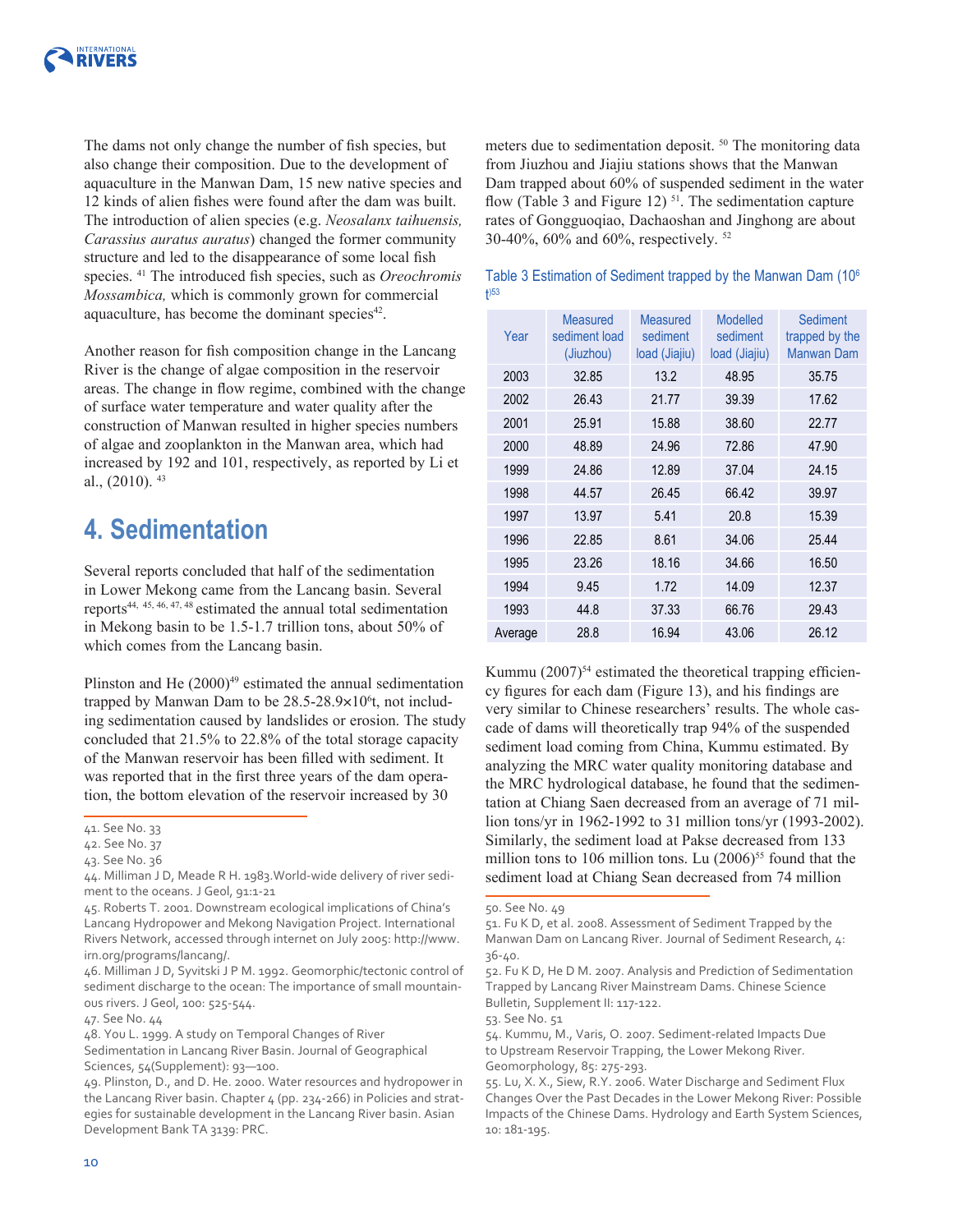

tons before 1993 to 34.5 million tons per year in 1993-2000, and that the sedimentation impacts from Manwan extends toVientiane.

countries adopt different measurement methodologies, but also because some data is missing. For example, Fu et al  $(2008)^{56}$  used a different analysis methodology and suggested that the impact of sedimentation change by the Manwan Dam is very limited even at Yunjinghong station in Yunnan.

However cross-verifed estimates of the impact on sedimentation are diffcult not only because China and downstream









<sup>56</sup> Fu K. D., et al. 2008. Sedimentation in the Manwan Reservoir in the Upper Mekong and its Downstream Impacts. Quaternary International 186: 91-99.

<sup>57.</sup> See No. 51

<sup>58.</sup> See No. 54